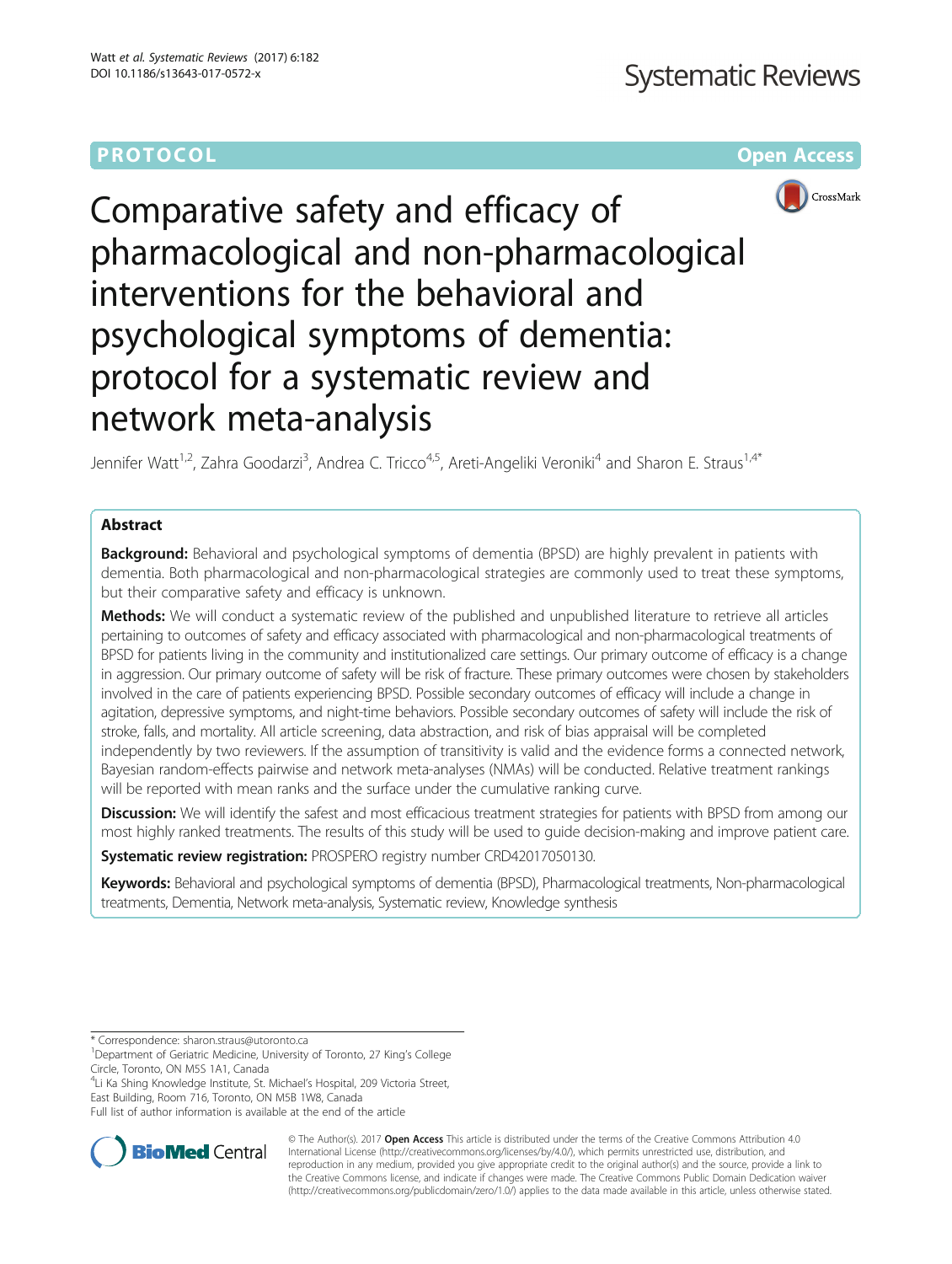# Background

Dementia is a progressive neurodegenerative disorder characterized by both cognitive and functional impairment [\[1](#page-7-0)]. In 2010, it was estimated that 35.6 million people were living with dementia worldwide and this number was projected to double over the subsequent 20 years [\[2](#page-7-0)]. Importantly, 75% of people with dementia manifest behavioral and psychological symptoms of dementia (BPSD) in a given month (e.g., aggression, agitation, and apathy), which can lead to significant distress for caregivers [\[3](#page-7-0)–[5\]](#page-7-0).

Numerous pharmacological and non-pharmacological treatments have been proposed that target BPSD symptoms [[6](#page-7-0)]. Exercise, animal therapy, and reminiscence therapy are non-pharmacological approaches that are possible interventions to improve the symptoms of BPSD [\[6](#page-7-0), [7](#page-7-0)]. Commonly used pharmacological approaches for BPSD include antipsychotics, antidepressants, and cholinesterase inhibitors [\[8](#page-7-0), [9\]](#page-7-0). In a study by Kales et al., it was found that 28.8% of patients with dementia were prescribed antipsychotics; however, these medications are associated with several serious adverse events including fractures, pneumonia, stroke, myocardial infarction, and acute kidney injury [[10](#page-7-0)–[15\]](#page-7-0). Except in the case of a patient endangering self or others, many guidelines support the use of non-pharmacological strategies prior to initiating a pharmacological approach to symptom management [[16](#page-7-0)]. This recommendation is not consistent across treatment guidelines, which may relate to the lack of head-to-head studies examining the comparative efficacy and safety of these different interventions [[9\]](#page-7-0).

Given the concerns about drug safety in patients with BPSD, it is critical to understand the comparative safety and efficacy of pharmacological and nonpharmacological interventions. To our knowledge, a network meta-analysis describing the comparative safety and efficacy of these two types of treatment strategies has not been previously completed. As such, our objective is to conduct a systematic review and network meta-analysis on this topic.

# Methods

This protocol is written in accordance with the Preferred Reporting Items for Systematic Review and Meta-Analysis Protocols (PRISMA-P) (see Additional file [1](#page-6-0). PRISMA Checklist) [\[17\]](#page-7-0). Any amendments to this protocol will be reflected in an update to the PROSPERO registration. The final publication of study findings will be written in accordance with the PRISMA extension for network meta-analyses and the International Society for Pharmacoeconomics and Outcomes Research (ISPOR) Indirect Treatment Comparison/Network Meta-Analysis Study Questionnaire to Assess Relevance and Credibility to Inform Health Care Decision-Making [[18](#page-7-0), [19\]](#page-7-0).

# Eligibility criteria Population

Our study population will include all patients with a diagnosis of dementia, as defined by study authors (e.g., medical history of dementia, diagnostic and statistical manual (DSM) diagnosis of major neurocognitive disorder), residing in the community or an institutionalized setting. There will be no restrictions based on patient age, severity of dementia, or type of dementia [[1\]](#page-7-0).

# Interventions

Any pharmacological or non-pharmacological treatment strategy for the behavioral and psychological symptoms of dementia (BPSD) will be considered for study inclusion in our analyses for efficacy outcomes; however, pharmacological treatments must have received final approval by the Federal Drug Agency or Health Canada, as of the date of our literature search. Given that some treatments for BPSD (e.g., antipsychotics) are used in an "off-label" fashion, we do not want to exclude potential interventions from our analyses of efficacy based on their approved indications. We will limit our analyses of safety to the following pharmacological interventions: antipsychotics, antidepressants, sedative/hypnotics, mood stabilizers, anticonvulsants, stimulants, cholinesterase inhibitors, and N-methyl-D-aspartate (NMDA) receptor antagonists. We limited our systematic review of safety outcomes for two reasons: (1) safety outcomes were not consistently reported in studies of nonpharmacological interventions in our preliminary searches, and (2) many non-pharmacological interventions, in particular, are used to treat conditions other than BPSD in our patient population, which would have made our systematic review unfeasible to carry out in a timely manner. Examples of potential pharmacological and nonpharmacological interventions are outlined in Table [1](#page-2-0) [\[6\]](#page-7-0).

# **Comparators**

Eligible comparator groups within studies will include usual care or another pharmacological or nonpharmacological treatment strategy for BPSD.

### **Outcomes**

Our primary outcomes were chosen by a convenience sample of 12 stakeholders from Ontario and Alberta with diverse experience in caring for patients with BPSD (e.g., nurses, geriatricians, caregivers of patients with dementia, and allied health professionals). Based on the ranked preferences of these stakeholders, the primary outcome of treatment efficacy will be patient aggression. Other possible secondary outcomes of treatment efficacy are outlined in Table [2](#page-2-0) (e.g., depressive symptoms, neuropsychiatric inventory total score). The primary outcome of treatment safety will be the risk of fracture. The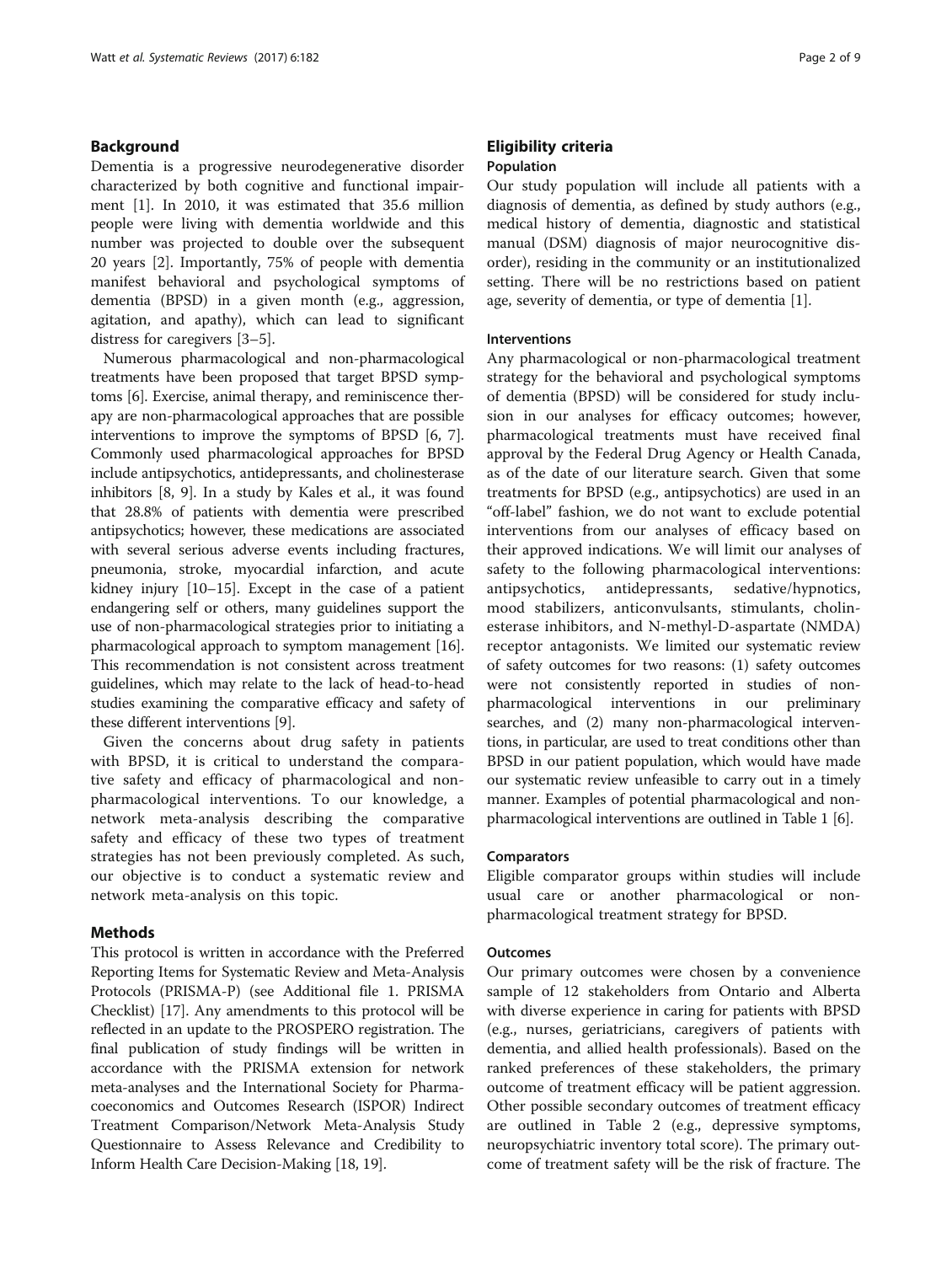<span id="page-2-0"></span>Table 1 Examples of pharmacological and non-pharmacological interventions for behavioral and psychological symptoms of dementia (BPSD)

| Pharmacological interventions               |
|---------------------------------------------|
| Antipsychotics (e.g., risperidone)          |
| Antidepressants (e.g., citalopram)          |
| Cholinesterase inhibitors (e.g., donepezil) |
| Memantine                                   |
| Benzodiazepines (e.g., lorazepam)           |
| Anticonvulsants (e.g., valproate)           |
| Mood stabilizers (e.g., lithium)            |
| Stimulants (e.g., methylphenidate)          |
| Others (e.g., melatonin, quinidine)         |
| Non-pharmacological interventions           |
| Reminiscence therapy                        |
| Validation therapy                          |
| Simulated presence therapy                  |
| Light therapy                               |
| Animal therapy                              |
| Aromatherapy                                |
| Snoezelen room                              |
| Exercise                                    |
| Cognitive training and rehabilitation       |

risk of fracture will be measured as a dichotomous outcome (fracture versus no fracture). Overall estimates of mortality will also be presented as secondary outcomes. Other possible secondary outcomes of treatment safety are outlined in Table 2 (e.g., falls, stroke).

#### Study designs

Only randomized controlled trials (RCTs) will be included in our systematic review of efficacy outcomes. The following study designs will be eligible for inclusion in our systematic review of safety outcomes: RCTs, quasi-randomized controlled trials, non-randomized controlled trials, controlled-before-and-after studies, interrupted time series, cohort studies, and case-control studies. We plan to include observational studies in our systematic review of safety outcomes because of their importance in identifying adverse drug events in the BPSD literature [\[20](#page-7-0), [21\]](#page-7-0). Case series, case reports, and qualitative studies will be excluded. Systematic reviews related to the topic will be retained to search their references for potential, eligible studies.

# Information sources and search strategy

An information specialist developed a search strategy for our clinical question (see Additional file [2.](#page-6-0) MEDLINE search strategy), which was peer-reviewed by a second

Table 2 Examples of outcomes associated with treatment of behavioral and psychological symptoms of dementia (BPSD) Outcomes of treatment efficacy

Aggression\* Agitation Depression Apathy Anxiety

Irritability Disinhibition

Fractures\* Falls Stroke Mortality

Pneumonia

Night-time behaviors Motor disturbances

Caregiver well-being

Improvement in function

Prolonged QTc interval Myocardial infarction

Deterioration in cognition Hyperprolactinemia Weight gain Somnolence Hypotension

Admission to skilled nursing facility Outcomes of treatment safety

Psychosis (delusions and hallucinations) Appetite and eating abnormalities

Overall quality of life (both patient and caregiver)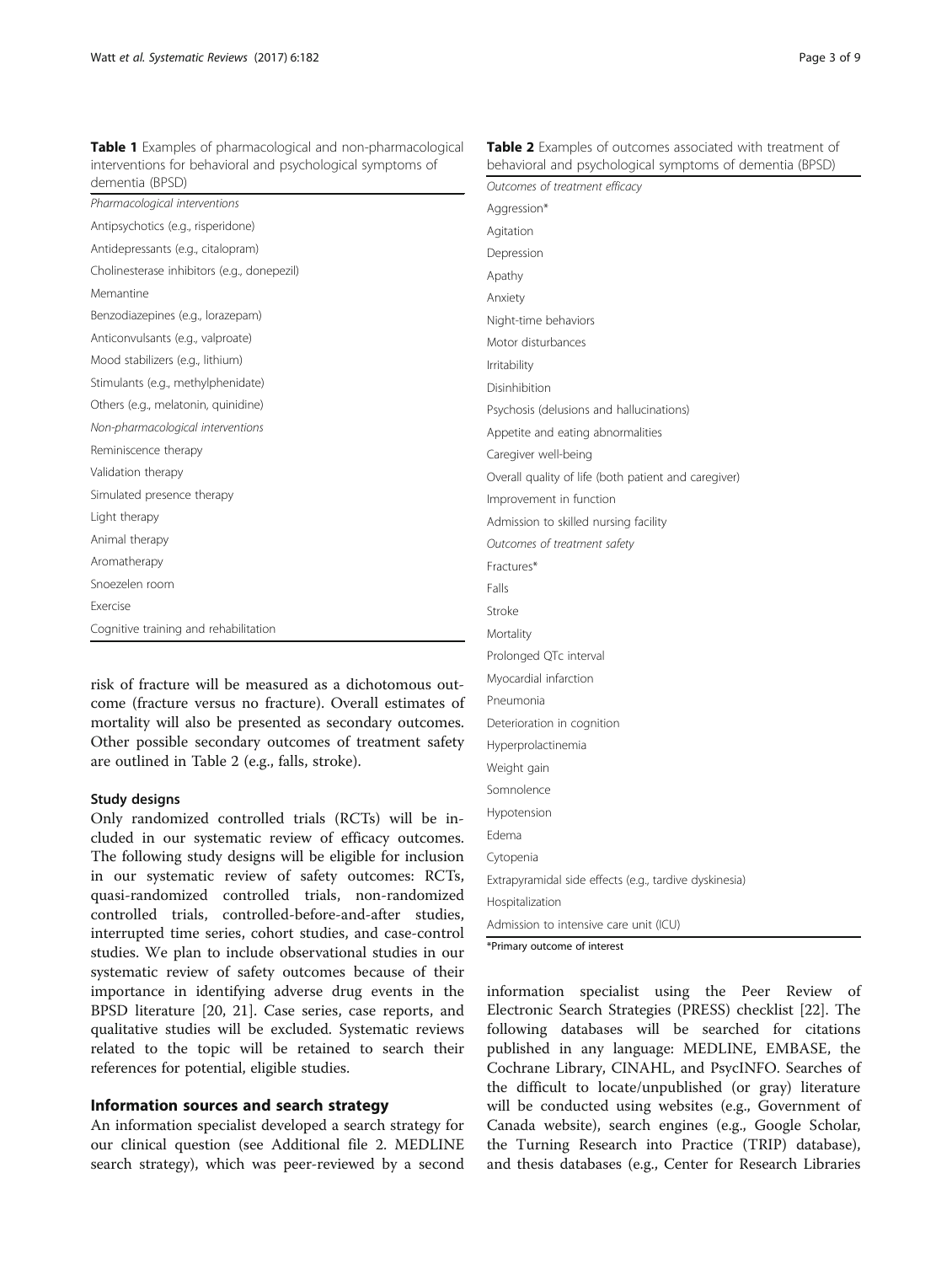Foreign Dissertation). Reference lists of included studies and related systematic reviews will be scanned to identify additional studies for inclusion in our systematic review. Content experts from Toronto and Calgary who ranked the outcomes will be contacted via email for additional relevant studies.

# Data collection and analysis

## Study selection

Two levels of screening will be completed independently using Synthesi.SR (proprietary online software developed by the Knowledge Translation Program of St Michael's Hospital, Toronto, Canada, [http://](http://www.breakthroughkt.ca/login.php) [www.breakthroughkt.ca/login.php](http://www.breakthroughkt.ca/login.php)). Two reviewers will independently review the title and abstract of articles retrieved from the literature search to determine if a study is eligible for inclusion. At the initiation of article screening, a calibration exercise will occur whereby each reviewer will independently screen 10% of a random sample of articles to ensure appropriate inter-rater agreement (at least 80% agreement). Discrepancies between the two reviewers will be resolved by consensus; otherwise, a third reviewer will be available to make a final decision about an article's inclusion. The full-text of articles retained from level one screening will then be reviewed to confirm each article's eligibility for inclusion. If a conference abstract is retained for level two screening, study authors will be contacted for further information as to whether a related manuscript has subsequently been published or to ensure the study meets our outlined eligibility criteria, as required. Whenever it is unclear if a study meets our outlined eligibility criteria, authors will be contacted for further information.

#### Data abstraction

Prior to data abstraction, we will complete a charting exercise to better inform the structure of our data abstraction form in terms of: (1) types of studies retrieved, (2) outcomes reported, and (3) effect measures used by study authors [\[23](#page-7-0)]. All data will be abstracted independently by two reviewers from those studies retained in level two screening using a data abstraction form. The form will be piloted by each team member on a random sample of five included studies to ensure adequate inter-rater reliability (at least 80% agreement). The form will be modified as necessary to ensure clarity for reviewers based on our charting exercise. Disagreements will be resolved by a third person. When multiple studies report data from the same study population (e.g., companion reports), the study with the primary outcome of interest (fractures or aggression) or the largest sample size will be

considered the major publication and the others will be retained for supplementary material only.

Information to be abstracted as potential effect modifiers will include study characteristics (e.g., year of study publication, authorship, location(s) of study, journal of publication, study sponsorship), patient characteristics (e.g., average (mean or median) age of study population, proportion of female patients, care setting, type(s) of dementia, severity of dementia, and standard of care in each care setting), and intervention characteristics (e.g., to whom the intervention was directed (e.g., patient, caregiver, clinician, and surrounding environment), and details of the intervention (e.g., intervention protocol or medication dosing schedule)).

Primary and secondary arm- or trial-level outcomes associated with intervention safety and efficacy (Table [2](#page-2-0)) will be extracted from included studies. Outcomes of efficacy and safety will be extracted at short-term (≤30 days), medium-term (31–364 days), and long-term (>364 days) follow-up because many interventions have been evaluated at many different time-points in our preliminary searches [[7, 24, 25](#page-7-0)]. All doses and schedules of drug administration will be extracted from included studies.

## Node formation

We expect this review to identify numerous interventions for BPSD. There is no established taxonomy for classifying interventions for BPSD; however, we will begin with the broad categories of patient-, care provider-, and environment-oriented interventions [[6](#page-7-0)]. In order to build a framework, we propose a qualitative consensus-based categorization procedure [[26](#page-7-0)]. This will involve the following four steps by two researchers at each step: (1) identifying, coding and defining all interventions from the systematic review, (2) independent categorization of interventions into relevant domains (e.g., all interventions coded as relating to a multi-sensory intervention would be sorted into this domain), (3) resolving any discrepancies in the categorization of interventions through discussion, and (4) emailing a representative group of stakeholders (e.g., clinicians, caregivers, allied health professionals) to review, reach consensus through discussion, and finalize the domains. This will provide feedback and ensure stakeholder validation of the proposed domains. At the initiation of step one, a calibration exercise will occur whereby each reviewer will independently identify, code, and define interventions from 10% of a random sample of articles to ensure appropriate inter-rater agreement (at least 80% agreement). This process ensures a rigorous approach to the categorization of interventions by using a qualitative method of independent multiple coding of the interventions and a consensus approach integrating the stakeholders early in the analysis.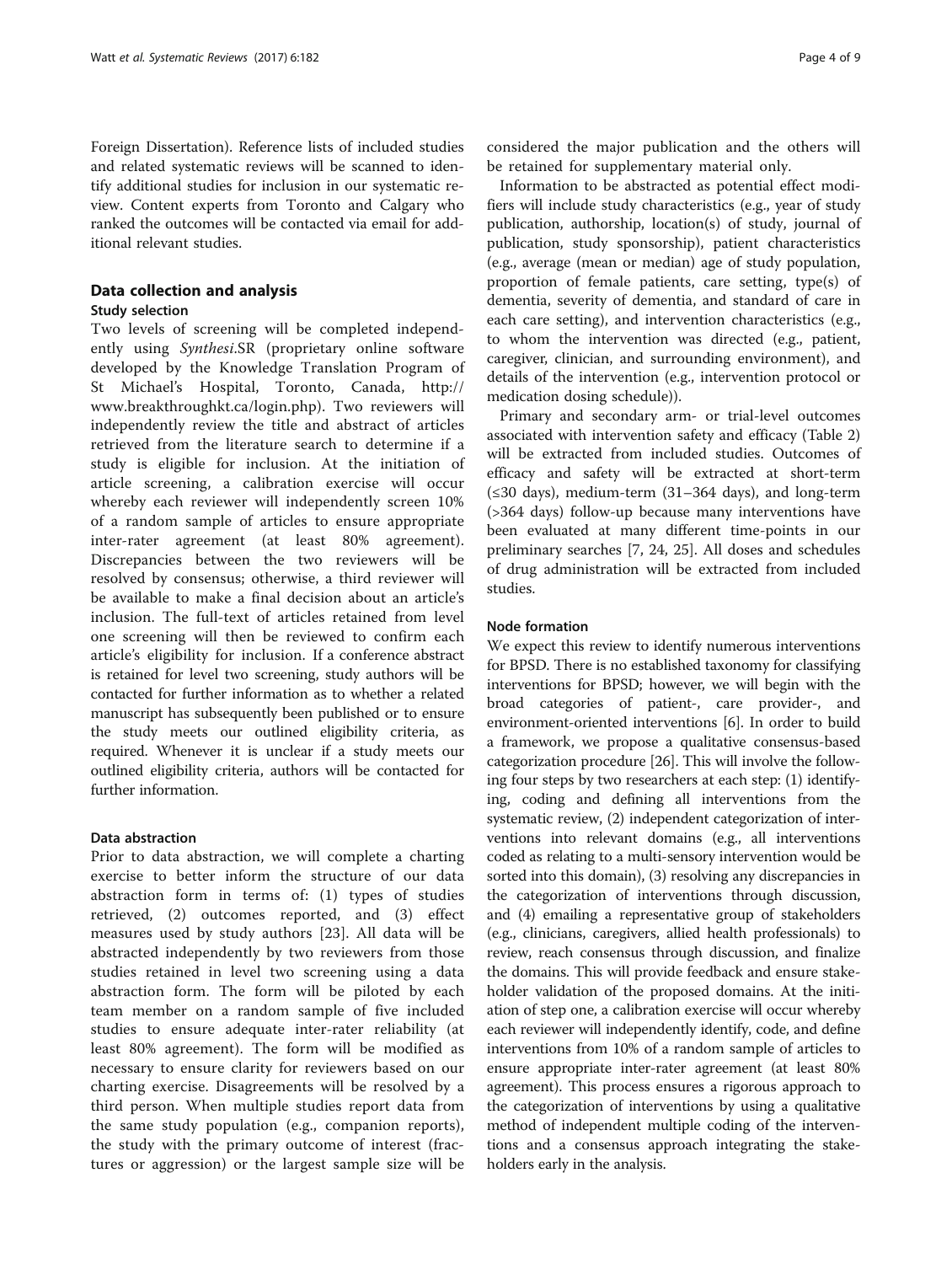# Risk of bias and quality assessment

Risk of bias assessment of each included study will be completed independently by two reviewers. If there is disagreement between reviewers, a third reviewer will be available. In the case multiple outcomes are reported in a single study, we will use the hierarchy outlined by Kirkham et al., to establish our order of preference for selecting an outcome on which to complete our assessment of bias [\[27\]](#page-7-0).

The risk of bias of included clinical trials will be assessed as per the methodology of the Cochrane Handbook for Systematic Reviews of Interventions [\[28\]](#page-7-0). The quality assessment of observational studies will be assessed with the Newcastle-Ottawa scale [[29\]](#page-7-0). In the assessment of case-control and cohort studies, a control patient might also be living in an institutional setting, in which case the study would still be awarded a star for an appropriate selection of control group. The most important confounder to adjust for in an observational study would be age, but other important confounders will include sex, comorbidities, dementia severity, caregiver availability, care setting, and other current or prior treatments for BPSD. For certain outcomes of intervention efficacy (e.g., change in aggression or agitation), the symptom may be present at the start of the study, but still be awarded a star if a change from baseline is reported. An appropriate length of followup for safety outcomes could be as little as 30 days, while most studies of efficacy outcomes would be expected to last at least 4 to 6 weeks—many are 10 weeks or longer [\[24](#page-7-0), [30](#page-7-0)]. We plan to assess other study designs with the Cochrane Effective Practice and Organization Care Risk-of-Bias Tool [\[31](#page-7-0)].

#### Measures of treatment effect

If studies consistently report continuous data outcomes that are measured on the same scale, then mean differences (MDs) will be used. An odds ratio (OR) will be used if studies report an outcome as dichotomous data. To derive summary effect measures that combine both dichotomous and continuous effect measures, MDs or standardized mean differences (SMDs) will be transformed to OR estimates [[28, 32](#page-7-0), [33\]](#page-7-0). For outcomes that are reported with a number of different scales across studies, the SMD will be derived and will be transformed into an OR to facilitate the outcome's interpretation by knowledge users [\[34\]](#page-7-0). The order of preference for selecting source data, when multiple options are reported by study authors (e.g.,  $2 \times 2$  tables, adjusted and unadjusted ORs, MDs, SMDs) is described in Additional file [3](#page-6-0) (Additional file [3](#page-6-0). Order Preference for Combining Data Types). In the case where authors report several scales for the same outcome, we will use our charting exercise to better inform our

choice of scale used in the derivation of our summary effect measures. If a cluster design is reported, outcome measures will be extracted from the primary study that account for the clustering; however, if these data are not available, then the method of Rao and Scott will be used to account for the correlation in these data [[28, 35](#page-7-0), [36\]](#page-7-0). For the presentation of results, the summary relative effect sizes (e.g., MDs or ORs) and associated 95% credible intervals (CrIs) for each possible pairwise comparison will be used.

## Missing data

Where adjusted summary effect measures are reported, study-level data as provided by study authors will be included in our analyses. The type of data imputation method used for missing data will be noted on our data abstraction form so that the quality assessment of each study will reflect the appropriateness of the data imputation method used to account for missing data. For example, attrition in a trial for dementia treatments may be related to side effects of the treatment, and using the last observation carried forward approach can introduce important bias favoring the treatment, as outcomes tend to deteriorate with time. Informative missing odds ratios (IMORs) for dichotomous outcomes and informative missingness difference of means (IMDoM) for continuous outcomes will be derived to capture the uncertainty in our estimates from missing data under the missing at random assumption [\[37](#page-7-0), [38\]](#page-7-0). For continuous outcomes that are not reported as means with associated standard deviations, imputation methods will be used to derive approximate effect measures [\[28](#page-7-0), [39\]](#page-7-0). Study authors will be contacted for further information prior to applying data imputation methods, as needed.

# Assessment of transitivity

The assumption of transitivity will be assessed to ensure that potential effect modifiers described above are balanced on average across treatment comparisons [[40,](#page-7-0) [41](#page-8-0)]. Treatment groups receiving the standard of care (or placebo) will be evaluated to ensure they are similar across pairwise comparisons [[42\]](#page-8-0).

# Data synthesis

Included studies will be summarized descriptively based on study characteristics, study-level patient covariates, interventions and outcomes studied, and our assessment of risk of bias. If quantitative synthesis is not appropriate, we will narratively describe the findings of our systematic review. In our pairwise and network metaanalyses of treatment efficacy and safety, we will pool effect measures across all types of dementia because studies in the BPSD literature frequently include patients with any type of dementia, to derive overall effect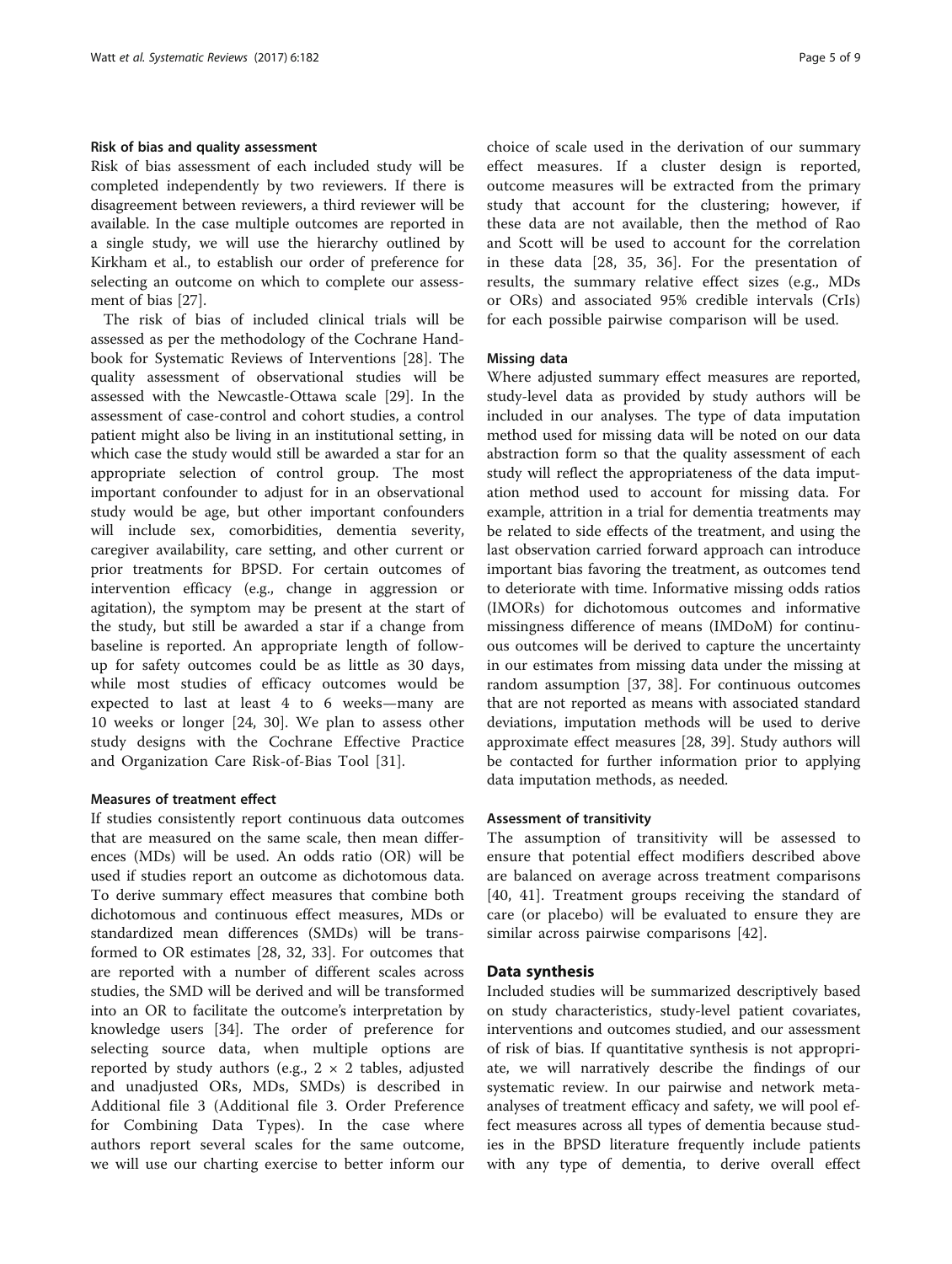estimates based on the totality of the evidence; however, in our secondary analysis of treatment efficacy we will not assume exchangeability of priors for between-study heterogeneity across dementia subtypes given their welldescribed differences in presentation and clinical course [[1, 30,](#page-7-0) [43](#page-8-0)]. We will further test our findings in subgroup analyses based on dementia subtype.

# Direct treatment comparisons

Bayesian random-effects models using vague priors for all trial baselines  $(N(0,1000))$ , treatment effects (N(0,1000)), and between-study standard deviations ( $\sigma \sim N(0,100)$  for  $\sigma > 0$ ) will be used to derive summary effect measures with associated 95% credible intervals when two or more studies report data that can be included in the analysis [[44\]](#page-8-0).

### Indirect and mixed treatment comparisons

Outcomes of treatment efficacy will be modeled as described in Dias et al., if the assumption of transitivity is valid and the evidence forms a connected network [[45, 43\]](#page-8-0). A three-level hierarchical model as described in Schmitz et al., will be used to model outcomes of treatment safety given that we will be including both randomized and non-randomized study designs [\[43](#page-8-0)]. Random-effects models are most appropriate given the anticipated clinical and methodological heterogeneity among pooled studies [[28](#page-7-0)]. We will assume vague prior distributions for all trial baselines  $(N(0,1000))$ , treatment effects (N(0,1000)), and between-study standard deviations ( $\sigma \sim N(0,100)$  for  $\sigma > 0$ ). We will use a minimally informative prior for between-study type standard deviations  $(N(0,1)$  for  $\gamma > 0$ ), which is consistent with priors used in previous Bayesian 3-level hierarchical NMA models [[21,](#page-7-0) [43](#page-8-0)].

Model convergence will be assessed using the Brooks-Gelman-Rubin diagnostic and goodness of model fit will be assessed with the deviance information criterion [[46\]](#page-8-0). These analyses will be completed using JAGS software [[47\]](#page-8-0). Relative treatment rankings will be reported with mean ranks and the surface under the cumulative ranking curve [\[48](#page-8-0)]. We will present tables in our final manuscript that contain the rank probabilities of each intervention and associated efficacy and safety outcomes given the uncertainty related to the interpretation of intervention rankings [\[49](#page-8-0)]. Number needed to treat for an additional beneficial outcome (NNTB) and number needed to treat for an additional harmful outcome (NNTH) will be estimated for each intervention [\[28](#page-7-0), [50\]](#page-8-0). Rank-heat plots will be used to display the treatment rankings across multiple outcomes [\[51](#page-8-0)].

# Assessment of inconsistency

Global consistency of the entire network will be assessed with the design-by-treatment interaction model [[52\]](#page-8-0). If inconsistency is found within the network, local inconsistency of the loops within each network will then be assessed with the loop-specific approach to generate an inconsistency factor with an associated 95% CI [[53](#page-8-0)–[55](#page-8-0)].

# Exploring sources of heterogeneity or inconsistency with subgroup analyses and meta-regression

Subgroup analyses will be undertaken to explore the influence of potential effect modifiers further. If there are a sufficient number of studies identified reporting study-level data to assess our hypothesized effect modifiers, we will perform analyses based on subgroups of the following effect modifiers: age, sex, severity of dementia, dementia type, care setting, availability of caregiver, specialty of treating clinician, and number of prior treatments trialed. Network meta-regression will be used to explore the effect of study year if more than 10 studies are available.

### Sensitivity analyses

The robustness of our study findings will be tested with the following sensitivity analyses (in addition to the aforementioned sensitivity analyses) incorporating only data from the following studies into the network estimates: (1) RCTs (outcomes of safety only), (2) RCTs and cohort studies reporting effect measures that are adjusted for important confounders (outcomes of safety only), (3) studies at low risk of bias based on the two components of our risk of bias assessment found to be the greatest threat to study validity [[4\]](#page-7-0), studies at low or moderate risk of bias based on the two components of our risk of bias assessment found to be the greatest threat to study validity, and [[5\]](#page-7-0) studies where study authors use a standardized method for the diagnosis of dementia. Our choice of priors on the between-study standard deviation will be tested in sensitivity analyses with the following vague priors:  $\sigma \sim U(0,10)$  and  $\log(\sigma) \sim N(0,1000)$ .

# Assessment of publication bias and small-study effects

We will use contour-enhanced funnel plots for each treatment comparison separately to assess for publication bias if there are 10 or more studies reporting on a particular outcome [\[28](#page-7-0), [56](#page-8-0)]. Within each funnel plot, we will distinguish cohort studies from RCTs and we will also illustrate study quality by using distinct symbols. Small-study effects will be tested within a network meta-regression model that distinguishes studies based on their size [[57\]](#page-8-0).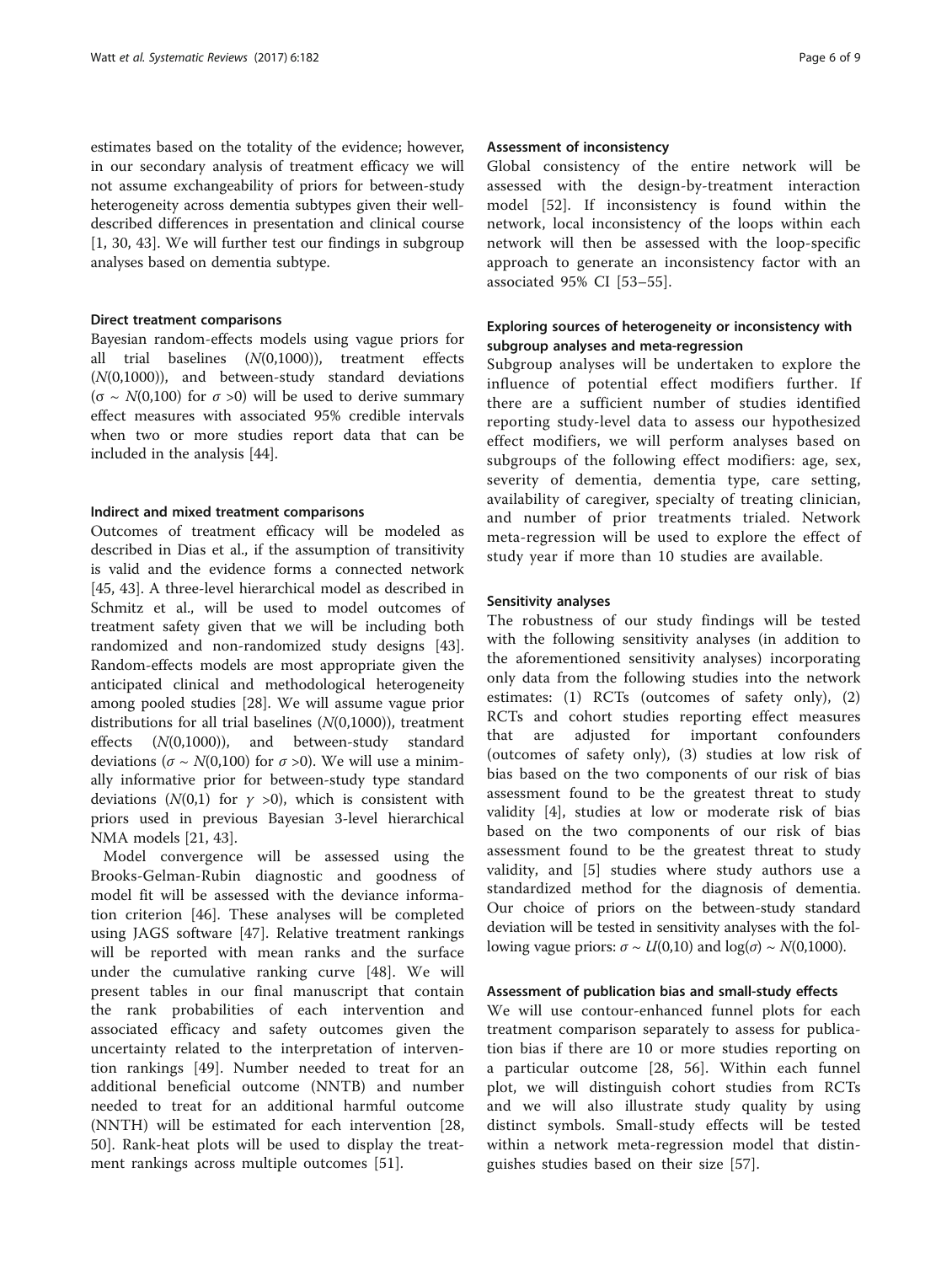# <span id="page-6-0"></span>Dissemination of study findings

Early stakeholder involvement improves knowledge dissemination, as stakeholders are engaged from question formation to the end of study activities [\[58](#page-8-0)]. Given the complexity of BPSD management and the need to improve care at the bedside, the early involvement of stakeholders will potentially improve the impact of this research.

As such, we aim to use an integrated knowledge translation approach, with early participation and engagement of knowledge/end users in the research process in the following ways: (1) surveying of knowledge/end users to identify their preferences for primary efficacy and safety outcomes, (2) integrating a qualitative consensus-based categorization procedure (as described in Node Formation) into our verification process for ensuring the proper categorization of interventions, and (3) discussing study findings with stakeholder groups to understand the broader social context of our findings given the importance of social constructs such as gender in the caregiving role of patients with BPSD and to identify key messages for study findings [\[26,](#page-7-0) [59, 60\]](#page-8-0).

For dissemination, we will pursue open access publication(s) and presentation of results at several local, national, and international meetings. Local dissemination will take place in two provinces (Ontario and Alberta). We will engage with patient advocacy groups through our stakeholder linkages to disseminate our results through their media platforms and create a research brief to post on the St. Michael's Hospital Knowledge Translation Program website.

# **Discussion**

There will be two main anticipated challenges in completing this systematic review and network metaanalysis: (1) incorporating both randomized and nonrandomized study designs into our network metaanalyses for safety outcomes, and (2) ensuring the treatment comparisons in our networks maintain transitivity in our network meta-analyses while also remaining clinically meaningful to knowledge users. The decision to incorporate both randomized and non-randomized study designs into the network meta-analyses for safety outcomes will provide knowledge users (e.g., clinicians, caregivers) with a better understanding of the risks associated with possible treatment strategies given the significant number of publications in the observational literature on this topic; however, there are methodological concerns about the possibility of unknown confounders that could affect the validity of our findings [[44, 61](#page-8-0)]. It is also important to further explore the findings of industry-sponsored studies in a real-world setting to capture adverse drug events that RCTs are not powered to detect, which is often done with observational study designs [\[62](#page-8-0)].

Optimal organization of our treatment nodes within our networks will also be a challenge. Integrating nonpharmacological interventions into our network metaanalysis will require input from both researchers and knowledge users, which is why we will utilize a qualitative consensus-based categorization procedure [[26](#page-7-0)]. Complex non-pharmacological interventions have previously been integrated into network meta-analyses [[63, 64](#page-8-0)]. We hope that by including non-pharmacological interventions into our network meta-analyses of efficacy outcomes that we can help knowledge users to make informed health care decisions concerning the management of BPSD.

# Additional files

[Additional file 1:](dx.doi.org/10.1186/s13643-017-0572-x) PRISMA Checklist. (DOCX 36 kb) [Additional file 2:](dx.doi.org/10.1186/s13643-017-0572-x) MEDLINE Search Strategy. (DOCX 16 kb) [Additional file 3:](dx.doi.org/10.1186/s13643-017-0572-x) Order Preference for Combining Data Types. (DOCX 14 kb)

#### Abbreviations

BPSD: Behavioral and psychological symptoms of dementia; CIHR: Canadian Institutes for Health Research; IMDoM: Informative missingness difference in means; IMOR: Informative missing odds ratios; ISPOR: International Society for Pharmacoeconomics and Outcomes Research; MD: Mean difference; NMA: Network meta-analysis; NMDA: N-methyl-D-aspartate; NNTB: Number needed to treat; NNTH: Number needed to harm; OR: Odds ratio; PRESS: Peer Review of Electronic Search Strategies; PRISMA-P: Preferred reporting items for systematic review and meta-analysis protocols; RCT: Randomized controlled trial; SMD: Standardized mean difference; TRIP: Turning Research into Practice

#### Acknowledgements

We would like to thank Jessie McGowan for developing the literature search strategy and Becky Skidmore for completing the PRESS Checklist associated with this literature search strategy. We would also like to thank Alissa Epworth for conducting the literature searches.

#### Funding

This study is funded through a Late Life Issues Team Grant (LLI01001) from the Critical Care Strategic Clinical Network and Canadian Institutes of Health Research (CIHR). JW is funded by the Eliot Phillipson Clinician Scientist Training Program and the CIHR Canada Graduate Scholarships-Master's Program. ZG has funding from the M.S.I Foundation, Hotchkiss Brain Institute, and Canadian Consortium on Neurodegeneration in Aging. ACT is funded by a Tier 2 Canada Research Chair in Knowledge Synthesis. AAV is funded by the CIHR Banting Postdoctoral Fellowship Program. SES is funded by a Tier 1 Canada Research Chair in Knowledge Translation. The funders played no role in the development of this protocol.

#### Availability of data and materials

Not Applicable.

#### Authors' contributions

JW drafted the manuscript. JW, ZG, ACT, AAV, and SES designed the study and edited the manuscript. All authors read and approved the final manuscript prior to its submission. All authors had full access to all of the data (including statistical report and table) in the protocol and can take responsibility for the integrity of the data and the accuracy of the data analysis.

#### Ethics approval and consent to participate

Not Applicable.

#### Consent for publication

Not Applicable.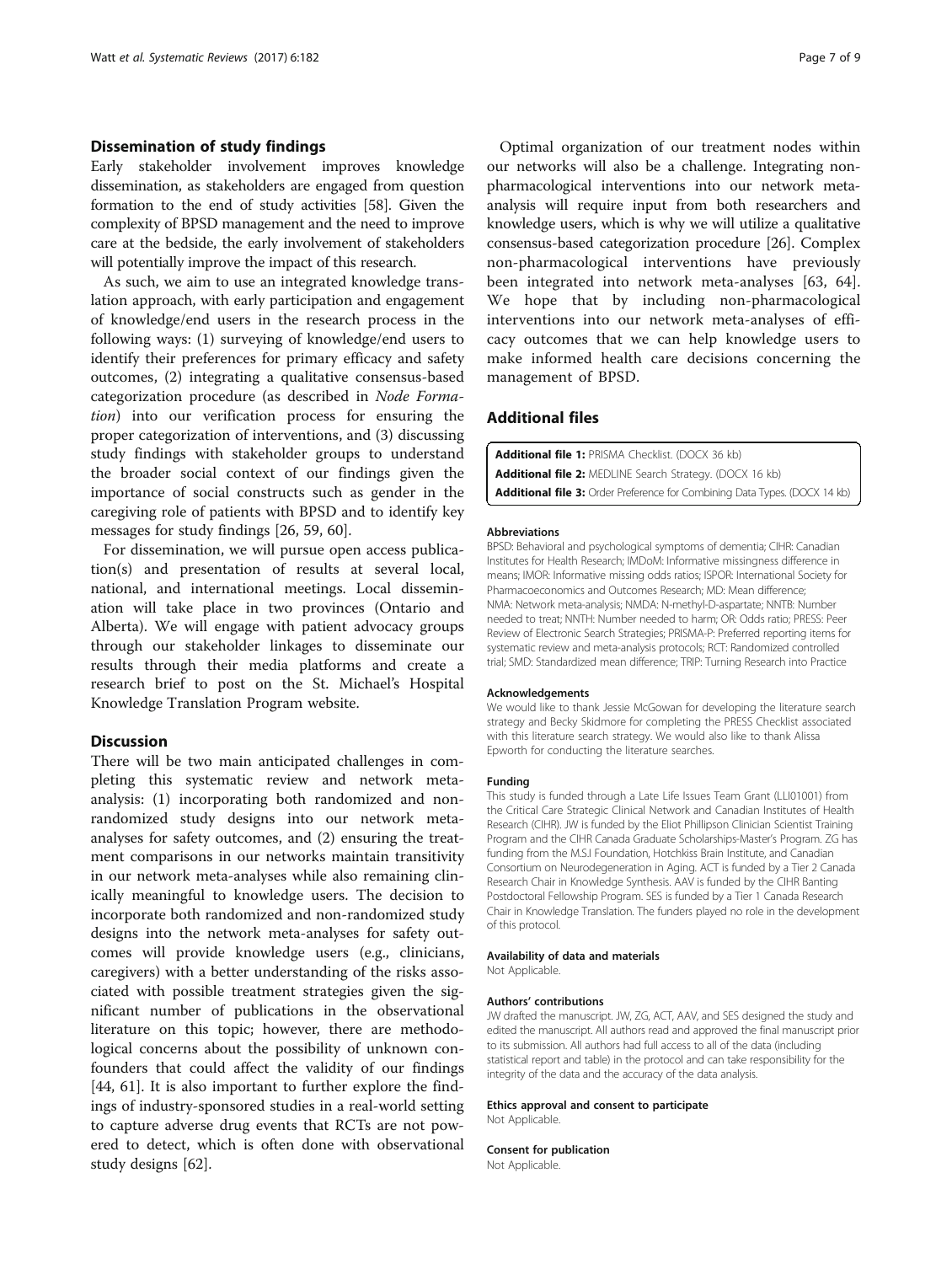#### <span id="page-7-0"></span>Competing interests

ACT and AAV are associate editors of Systematic Reviews; otherwise, protocol authors have no conflicts of interest to declare.

# Publisher's Note

Springer Nature remains neutral with regard to jurisdictional claims in published maps and institutional affiliations.

#### Author details

<sup>1</sup>Department of Geriatric Medicine, University of Toronto, 27 King's College Circle, Toronto, ON M5S 1A1, Canada. <sup>2</sup>Institute for Health Policy Management and Evaluation, University of Toronto, 4th Floor, 155 College Street, Toronto, ON M5T 3M6, Canada. <sup>3</sup>Section of Geriatric Medicine, Department of Medicine, University of Calgary, Calgary, Alberta, Canada. <sup>4</sup>Li Ka Shing Knowledge Institute, St. Michael's Hospital, 209 Victoria Street, East Building, Room 716, Toronto, ON M5B 1W8, Canada. <sup>5</sup>Epidemiology Division, Dalla Lana School of Public Health, University of Toronto, Health Sciences Building, 155 College Street, 6th floor, Toronto, ON M5T 3M7, Canada.

### Received: 27 February 2017 Accepted: 22 August 2017 Published online: 07 September 2017

#### References

- 1. American Psychiatric Association. Diagnostic and statistical manual of mental disorders. 5th ed. Arlington: American Psychiatric Publishing; 2013.
- Prince M, Bryce R, Albanese E, Wimo A, Ribeiro W, Ferri CP. The global prevalence of dementia: a systematic review and meta-analysis. Alzheimer's and Dementia. 2013;9:63–75.
- 3. Lyketsos CG, Lopez O, Jones B, Fitzpatrick AL, Breitner J, DeKosky S. Prevalence of neuropsychiatric symptoms in dementia and mild cognitive impairment: results from the cardiovascular health study. JAMA. 2002;288:1475–83.
- 4. Cummings JL. The neuropsychiatry inventory: assessing psychopathology in dementia patients. Neurology. 1997;48(S6):S10–S6.
- 5. Gonzalez-Salvador M, Arango C, Lyketsos CG, Barba AC. The stress and psychological morbidity of the Alzheimer patient caregiver. International Journal of Geriatric Psychiatry. 1999;14(9):701–10.
- 6. Kales HC, Gitlin LN, Lyketsos CG. Assessment and management of behavioural and psychological symptoms of dementia. BMJ. 2015;350:h369.
- 7. Majic T, Gutzmann H, Heinz A, Lang UA, Rapp MA. Animal-assisted therapy and agitation and depression in nursing home residents with dementia: a matched case-control trial. Am J Geriatr Psychiatr. 2013;21(11):1052–9.
- 8. Barnes TRE, Banerjee S, Collins N, Treloar A, McIntyre SM, Paton C. Antipsychotics in dementia: prevalence and quality of antipsychotic drug prescribing in UK mental health services. Br J Psychiatry. 2012;201:221–6.
- Azermai M, Petrovic M, Elseviers MM, Bourgeois J, Van Bortel LM, Vander Stichele RH. Systematic appraisal of dementia guidelines for the management of behavioural and psychological symptoms. Ageing Res Rev. 2012;11(1):78–86.
- 10. Pariente A, Fourrier-Reglat A, Ducruet T, Farrington P, Beland S-G, Dartigues J-F, et al. Antipsychotic use and myocardial infarction in older adults with treated dementia. Arch Intern Med. 2012;172(8):648–53.
- 11. Douglas IJ, Smeeth L. Exposure to antipsychotics and risk of stroke: selfcontrolled case series study. BMJ. 2008;337:a1227.
- 12. Fraser L-A, Liu K, Naylor KL, Hwang YJ, Dixon SN, Shariff SZ, et al. Falls and fractures with atypical antipsychotic medication use: a population-based cohort study. JAMA Intern Med. 2015;175(3):450–2.
- 13. Hwang YJ, Dixon SN, Reiss JP, Wald R, Parikh CR, Gandhi S, et al. Atypical antipsychotic drugs and the risk of acute kidney injury and other adverse outcomes in older adults. Ann Intern Med. 2014;161:242–8.
- 14. Wang PS, Schneeweiss S, Avorn J, Fischer MA, Mogun H, Solomon DH. Risk of death in elderly uesrs of conventional vs. atypical antipsychotic medications. NEJM. 2005;353(22):2335–41.
- 15. Kales HC, Zivin K, Kim HM, Valenstein M, Chiang C, Ignacio RV, et al. Trends in antipsychotic use in dementia 1999-2007. Arch Gen Psychiatry. 2011;68(2):190–7.
- 16. Moore A, Patterson C, Lee L, Vedel I, Bergman H. Fourth Canadian consensus conference on the diagnosis and treatment of dementia: recommendations for family physicians. Can Fam Physician. 2014;60:433–8.
- 17. Shamseer L, Moher D, Clarke M, Ghersi D, Liberati A, Petticrew M, et al. Preferred reporting items for systematic review and meta-analysis protocols (PRISMA-P) 2015: elaboration and explanation. BMJ. 2015;349:g7647.
- 18. Jansen JP, Trikalinos T, Cappelleri JC, Daw J, Andes S, Eldessouki R, et al. Indirect treatment comparison/network meta-analysis study questionnaire to assess relevance and credibility to inform health care decision making: an ISPOR-AMCP-NGC good practice task force report. Value Health. 2014;17:157–73.
- 19. Hutton B, Salanti G, Caldwell DM, Chaimani A, Schmid CH, Cameron C, et al. The PRISMA extension statement for reporting of systematic reviews incorporating network meta-analyses of health care interventions: checklist and explanations. Ann Intern Med. 2015;162:777–84.
- 20. Cameron C, Fireman B, Hutton B, Clifford T, Coyle D, Wells G, et al. Network meta-analysis incorporating randomized controlled trials and non-randomized comparative cohort studies for assessing the safety and effectiveness of medical treatments: challenges and opportunities. Systematic Reviews. 2015;4:147.
- 21. Efthimiou O, Mavridis D, Debray TPA, Samara M, Belger M, Siontis GCM, et al. Combining randomized and non-randomized evidence in network metaanalysis. Stat Med. 2017;36(8):1210–26.
- 22. PRESS. Peer review of electronic search strategies: 2015 guideline explanation and elaboration (PRESS E&E). CADTH: Ottawa; 2016.
- 23. Tricco AC, Ashoor HM, Cardoso R, MacDonald H, Cogo E, Kastner M, et al. Sustainability of knowledge translation interventions in healthcare decisionmaking: a scoping review. Implement Sci. 2016;11:55.
- 24. Porsteinsson AP, Drye LT, Pollock BG, Devenand DP, Frangakis C. Effect of Citalopram on agitation in Alzheimer's disease: the CitAD randomized controlled trial. JAMA. 2014;311(7):682–91.
- 25. Gitlin LN, Winter L, Dennis MP, Hodgson N, Hauck WW. A Biobehavioural home-based intervention and the well-being of patients with dementia and their caregivers. JAMA. 2010;304(9):983–91.
- 26. Michie S, Johnson M, Abraham C, Lawton R, Parker D, Walker A. Making psychological theory useful for implementing evidence based practice: a consensus approach. Quality & safety in health care. 2005;14:26–33.
- 27. Kirkham JJ, Altman DG, Williamson PR. Bias due to changes in specified outcomes during the systematic review process. PLoS One. 2010;5(3):e9810.
- 28. Cochrane Handbook for Systematic Reviews of Interventions: The Cochrane collaboration; 2011. Available from: [www.handbook.cochrane.org.](http://www.handbook.cochrane.org/)
- 29. Wells GA, Gu J, Singla N, Chung F, Pearman MH, Bergese SD. The Newcastle-Ottawa scale (NOS) for assessing the quality of nonrandomized studies in meta-analyses 2008. Available from: [http://www.ohri.ca/programs/](http://www.ohri.ca/programs/clinical_epidemiology/oxford.asp) [clinical\\_epidemiology/oxford.asp](http://www.ohri.ca/programs/clinical_epidemiology/oxford.asp).
- 30. Gill SS, Bronskill SE, Normand S-LT. Antipsychotic drug use and mortality in older adults with dementia. Ann Intern Med. 2007;146:775–86.
- 31. EPOC Risk of bias tool Cochrane effective practice and organization care group; 2011 [Available from: [http://epoc.cochrane.org/sites/epoc.cochrane.](http://epoc.cochrane.org/sites/epoc.cochrane.org/files/uploads/Risk%20of%20Bias%2005-01-2009.doc) [org/files/uploads/Risk%20of%20Bias%2005-01-2009.doc.](http://epoc.cochrane.org/sites/epoc.cochrane.org/files/uploads/Risk%20of%20Bias%2005-01-2009.doc)
- 32. Furukawa TA, Cipriani A, Barbui C, Brambilla P, Watanabe N. Imputing response rates from means and standard deviations in meta-analyses. Int Clin Psychopharmacol. 2005;20:49–52.
- 33. Guyatt GH, Juniper EF, Walter SD, Griffith LE, Goldstein RS. Interpreting treatment effects in randomized trials. BMJ. 1998;316:690–3.
- 34. Johnston BC, Alonso-Coello P, Friedrich JO, Mustafa RA, Tikkinen KAO, Neumann I, et al. Do clinicians understand the size of treatment effects? A randomized survey across 8 countries. CMAJ. 2016;188:25–32.
- 35. Caddy C, Amit BH, McCloud TL, Rendell JM, Furukawa TA. Ketamine and other glutamate receptor modulators for depression in adults. Cochrane Database Syst Rev. 2015;2015:9.
- 36. Rao J, Scott A. A simple method for the analysis of clustered binary data. Biometrics. 1992;48(2):577–85.
- 37. Spineli LM, Higgins JPT, Cipriani A, Salanti G. Evaluating the impact of imputations for missing participant outcome data in a network metaanalysis. Clinical Trials. 2013;10:378–88.
- 38. Mavridis D, White IR, Higgins JPT, Cipriani A, Salanti G. Allowing for uncertainty due to missing continuous outcome data in pairwise and network meta-analysis. Stat Med. 2015;34:721–41.
- 39. Furukawa TA, Barbui C, Cipriani A, Brambilla P, Watanabe N. Imputing missing standard deviations in meta-analyses can provide accurate results. J Clin Epidemiol. 2006;59:7–10.
- 40. Jansen JP, Naci H. Is network meta-analysis as valid as standard pairwise meta-analysis? It all depends on the distribution of effect modifiers. BMC Med. 2013;11